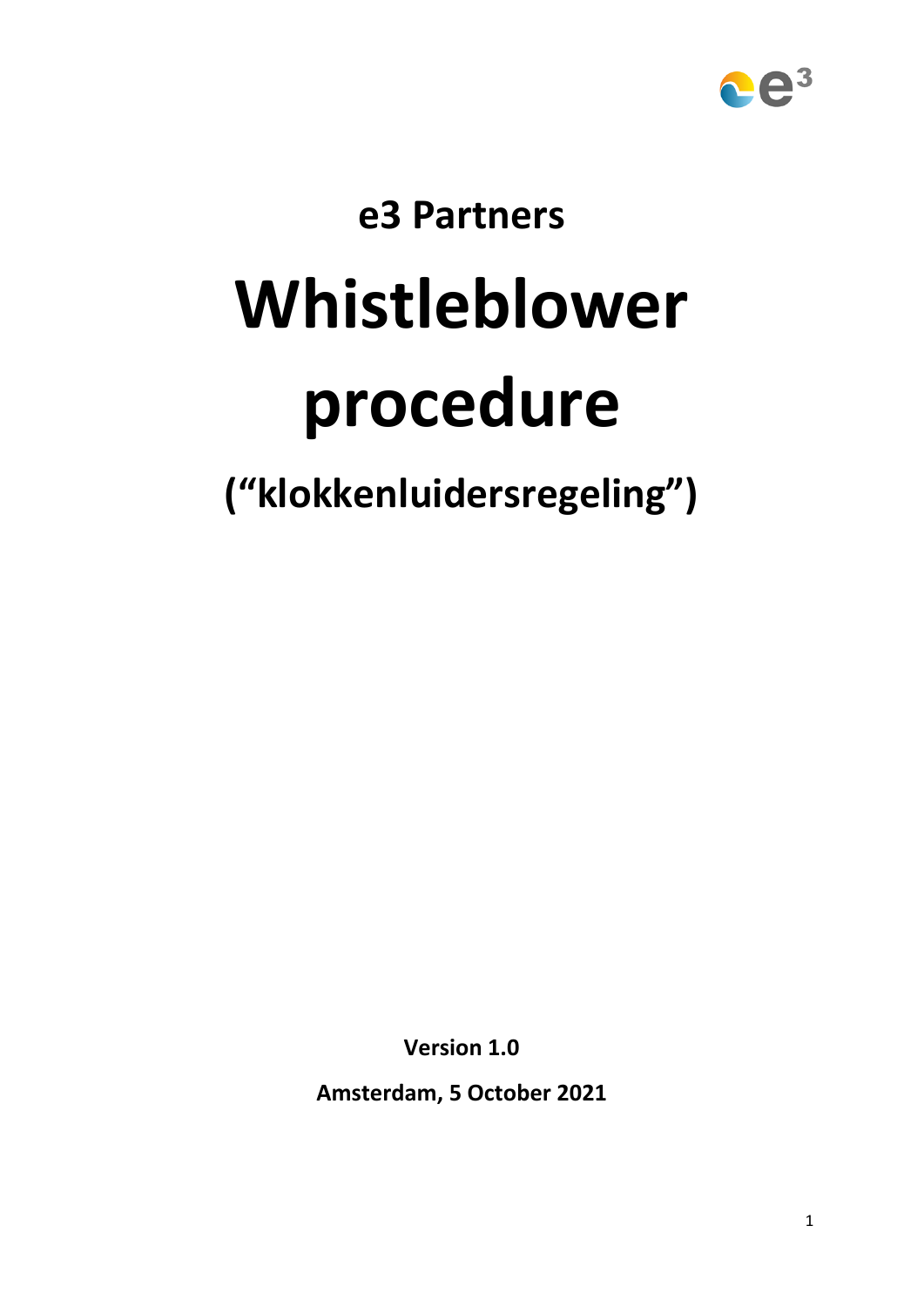

# Contents

| 1. |                                                                                            |  |  |
|----|--------------------------------------------------------------------------------------------|--|--|
| 2. |                                                                                            |  |  |
| 3. |                                                                                            |  |  |
|    |                                                                                            |  |  |
|    |                                                                                            |  |  |
| 4. |                                                                                            |  |  |
|    |                                                                                            |  |  |
|    |                                                                                            |  |  |
| 5. | Confidential handling of the report and the identity of the whistleblower 5                |  |  |
| 6. |                                                                                            |  |  |
|    |                                                                                            |  |  |
|    | 6.2 Protection of other stakeholders (third parties) involved in the investigation against |  |  |
|    |                                                                                            |  |  |
|    |                                                                                            |  |  |
|    |                                                                                            |  |  |
|    |                                                                                            |  |  |
|    |                                                                                            |  |  |
|    |                                                                                            |  |  |
|    |                                                                                            |  |  |
|    | 9.5. Suspected involvement of board member/e3 Compliance Officer in (alleged) wrongdoing8  |  |  |
|    |                                                                                            |  |  |
|    |                                                                                            |  |  |
|    |                                                                                            |  |  |
|    |                                                                                            |  |  |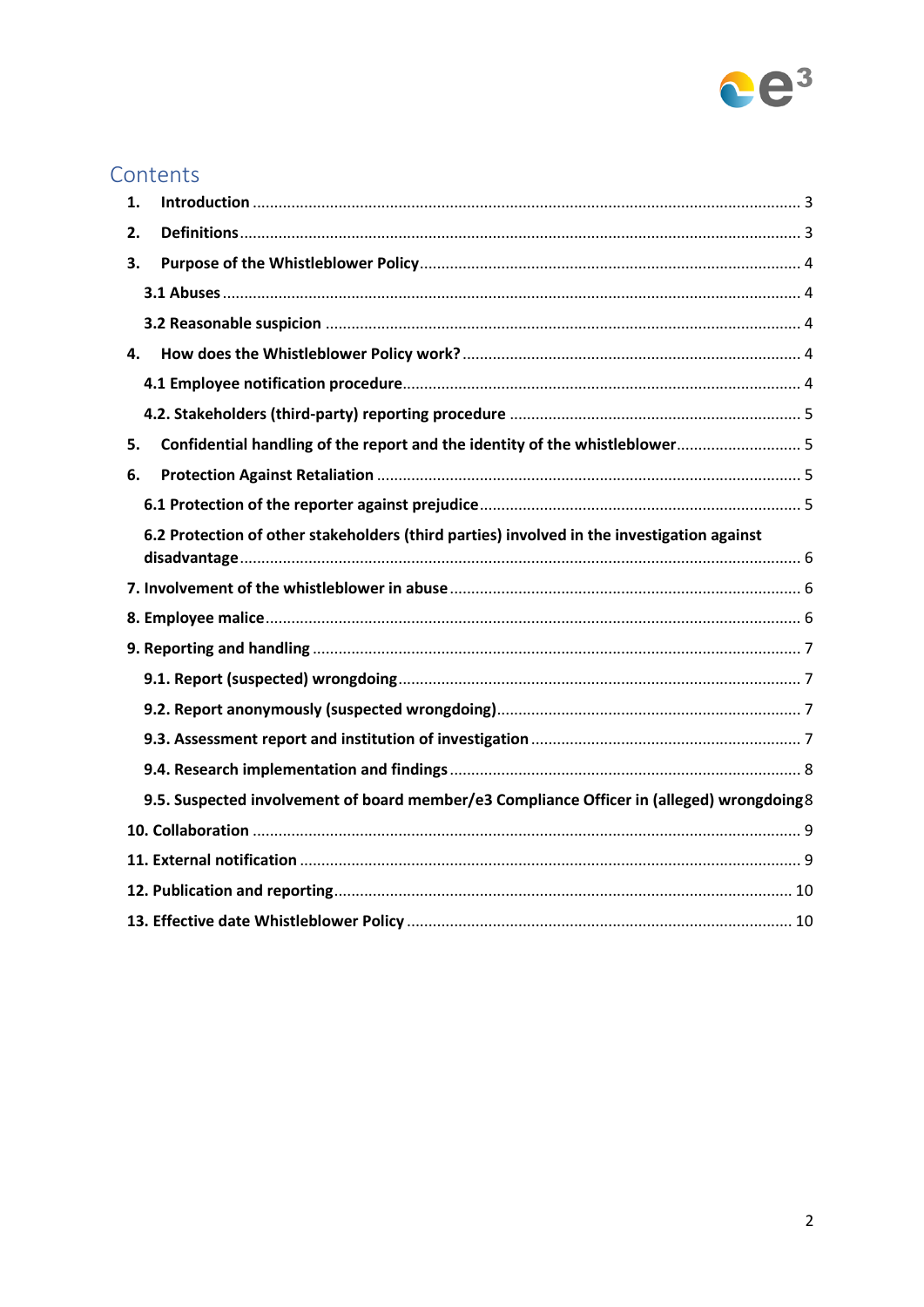

# **1. Introduction**

e3 Partners believes it is important that employees and third parties involved can report (suspicions of) abuse within the e3 organization in an adequate and safe manner.

That is why a whistleblower scheme has been drawn up in accordance with the House for Whistleblowers Act ("Wet Huis voor Klokkenluiders"), whereby employees can report (suspected) abuses within the e3 organization.

Under normal circumstances, employees should first discuss (suspicion of) abuses with their manager. However, it is possible that an employee cannot reasonably bring an abuse to the attention through the regular channels. In that case, the employee can make use of the Whistleblower Policy. The Whistleblower Policy is a scheme that allows (suspected) abuses to be quickly submitted to the right person for investigation and settlement. This is done on a confidential basis. e3 makes every effort to avoid disadvantages for employees who report suspected wrongdoing in good faith and duly.

While e3 encourages the use of the Whistleblower Policy if the conditions are met, its' use is a right and not an obligation.

The Whistleblower Policy is not intended for complaints from employees about employment law and/or employment conditions issues or complaints from third parties to which the e3 Complaints Procedure applies.

# **2. Definitions**

#### **e3 group**

e3 Partners BV or 1 of the affiliated companies (as per October 1, 2021: e3 BV, DREF Fundmanagement BV)

#### **e3 funds**

The funds where e3 group acts as manager or is involved as portfolio manager. As per October 1, 2021 this concerns the following funds:

- The Amsterdam Climate & Energy Fund
- The Fûns Skjinne Fryske Enerzjy
- Dutch Renewable Energy Fund II (in formation)

#### **Those involved**

An employee of the e3 group or a consultant working for the e3 group. This also includes trainees and temporary workers and contractors who work for the e3 Group on the basis of a contract for services ("directly involved").

Third parties involved may include an investor in one or more of the e3 funds, a party that has received an investment through one or more of the e3 funds, ex-employees or another contracting party that reports a (suspicion of) wrongdoing ("indirectly those involved").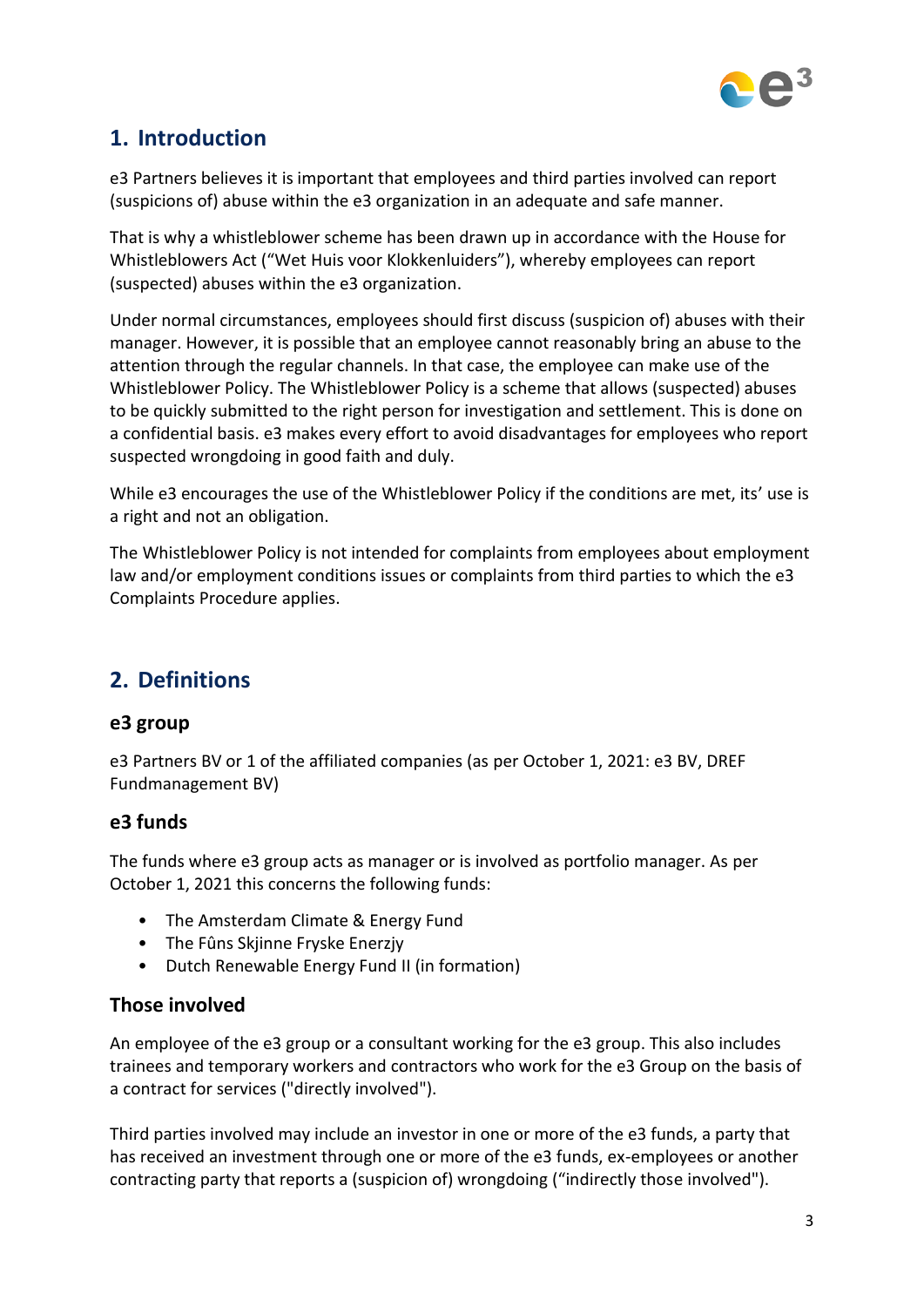

Wherever he (his) is stated in the regulation, she (her) should also be read.

#### **Compliance Officer**

De compliance function as referred to in the e3 Compliance Manual.

# **3. Purpose of the Whistleblower Policy**

#### **3.1 Abuses**

A reasonable suspicion regarding the e3 group in relation to:

- an (imminent) criminal offense
- an (imminent) violation of laws and regulations
- a (threat of) deliberately misinforming public/supervisory bodies
- an (imminent) market abuse, for example about insider dealing, information or market manipulation
- an (imminent) improper act or omission thereof.
- a (threat) of knowingly withholding, destroying or manipulating information about these facts.

#### **3.2 Reasonable suspicion**

There must be a suspicion of wrongdoing on reasonable grounds; hard evidence is not required, but rumors alone are not enough.

### **4. How does the Whistleblower Policy work?**

#### **4.1 Employee notification procedure**

The basic principle is that the employee must first bring (the suspicion of) abuse to the attention of the relevant fund manager. The employee has the right to consult an adviser or the Advice department of the House for Whistleblowers (088-1331000, [info@huisvoorklokluiders.nl\)](mailto:info@huisvoorklokluiders.nl) in confidence about a suspicion of wrongdoing.

The employee can use the Whistleblower Policy if:

- he believes that his previous report was not handled properly;
- if the manager and/or next to higher manager himself is involved in the (alleged) abuse;
- if there are other reasonable grounds against reporting through the regular channels.

In that case, the employee can bring the matter to the attention of the e3 Compliance Officer.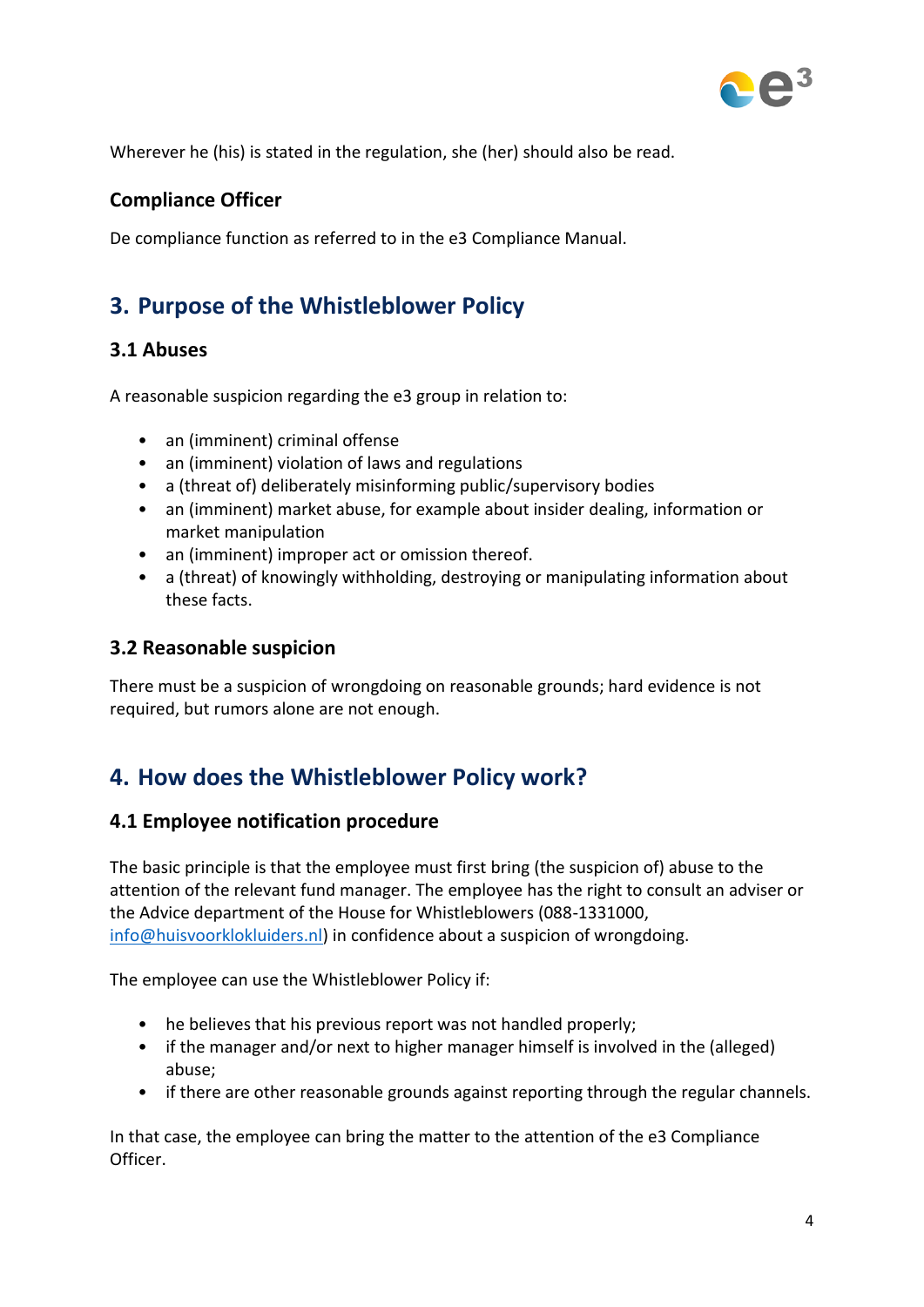

#### **4.2. Stakeholders (third-party) reporting procedure**

(The suspicion of) an abuse relating to the e3 Group is reported to the e3 Compliance Officer via: [klokkenluider@e3partners.nl](mailto:klokkenluider@e3partners.nl)

# **5. Confidential handling of the report and the identity of the whistleblower**

The e3 Compliance Officer ensures that the information about the report is stored in such a way that it is only physically and digitally accessible to those involved in the investigation. All those involved treat the information about the report confidentially. The identity of the whistleblower will not be disclosed without his express written consent. However, based on the Whistleblower Policy, it cannot be guaranteed that others will not (or cannot) discover the identity of the whistleblower.

Despite the fact that a report is being processed under this regulation, e3 group may, in the event of (suspected) misconduct, have the (legal) obligation to report it to government agencies such as the police, the judiciary or supervisory authorities such as AFM/DNB. The e3 Compliance Officer assesses whether an external authority must be informed about (suspected) wrongdoing. In the event that e3 group has to report the (alleged) wrongdoing to an external authority, the whistleblower will be informed, unless this is not permitted.

# **6. Protection Against Retaliation**

#### **6.1 Protection of the reporter against prejudice**

e3 group will not disadvantage the whistleblower in connection with the good faith and proper reporting (of a suspicion) of an abuse. A report will never give rise to the termination of the (employment) agreement or any other inappropriate deviation from the normal compliance with the (employment) agreement, unless the report is made out of malicious intent or with the intention of intentionally damaging another person.

The e3 Compliance Officer immediately discusses which risks of prejudice are present, how those risks can be reduced and what the whistleblower can do if he believes that there is a question of disadvantage. The e3 Compliance Officer provides a written record of this and submits this record to the whistleblower for approval and signature. The whistleblower will receive a copy of this.

If the employee nevertheless believes that there has been a disadvantage, the employee can immediately discuss this with the e3 Compliance Officer, including what measures can be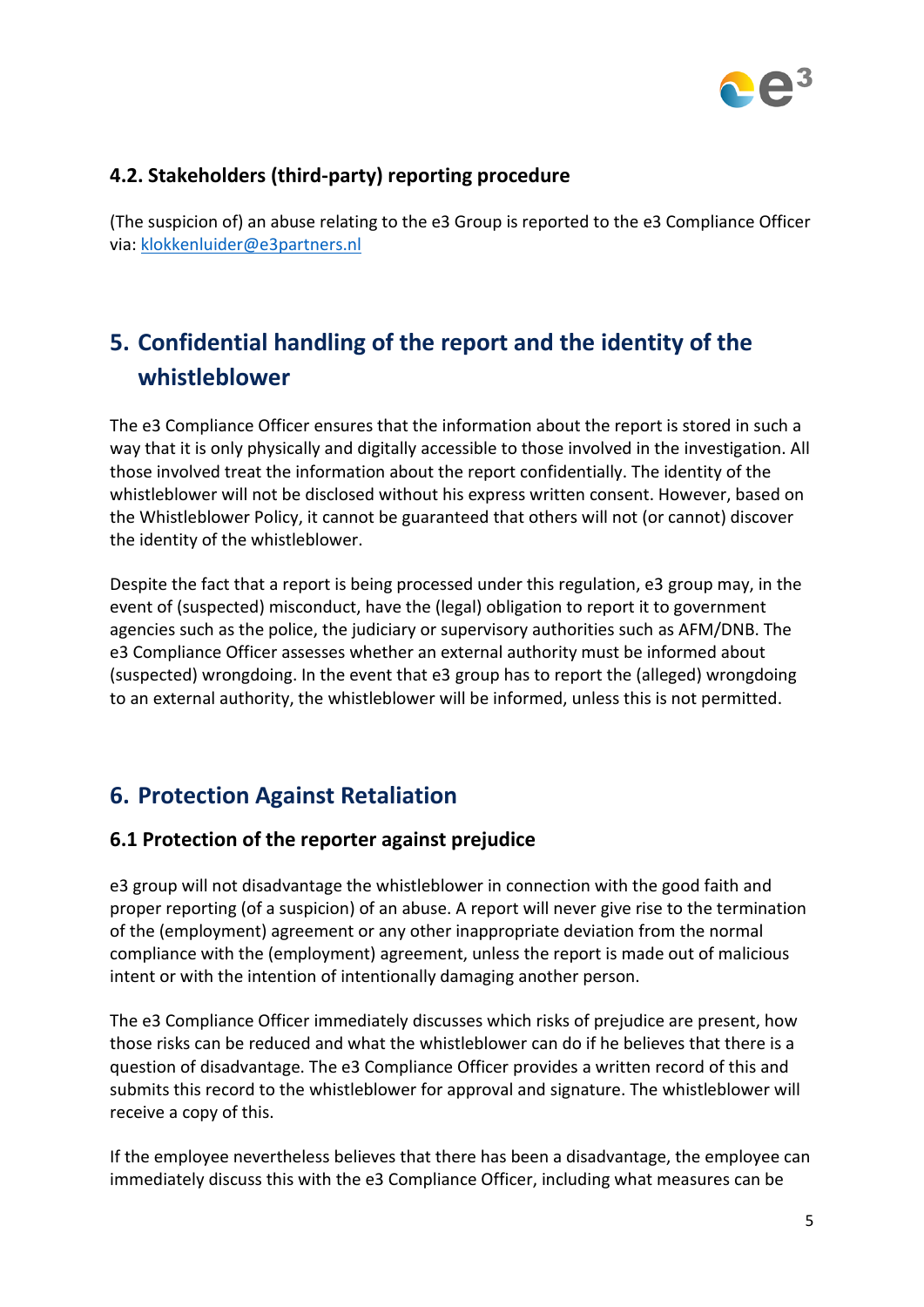

taken to prevent disadvantage after all. The e3 Compliance Officer provides a written record and submits this to the employee for approval. The management of e3 Partners ensures that measures necessary to prevent disadvantage are taken.

If e3 group takes an adverse measure vis-à-vis the employee within the foreseeable future after making a report, e3 group will substantiate why this measure is considered necessary and that this measure is not related to the good faith and proper reporting of a suspicion of wrongdoing.

#### **6.2 Protection of other stakeholders (third parties) involved in the investigation against disadvantage**

e3 group will not prejudice the e3 Compliance Officer and the investigators involved in performing their duties as described in this regulation. This also applies to an employee who is heard in connection with the investigation or who provides documents that in his reasonable opinion are important for the conduct of the investigation.

# **7. Involvement of the whistleblower in abuse**

It is possible that someone wants to report a (suspicion of) abuse in which he himself is or has been involved. In that case, the whistleblower is responsible for his own actions and will not be able to invoke protection against disciplinary measures and/or criminal prosecution. However, the measure must be in reasonable proportion to the whistleblower's involvement in the (alleged) abuse.

# **8. Employee malice**

If further investigation shows that an employee has wrongly raised (the suspicion of) abuse out of malicious intent or with the intent to intentionally damage another person, the matter will in all cases be coordinated by the e3 Compliance Officer with the e3 board of directors. In this case, the employee is responsible for his own actions and cannot invoke protection against disciplinary measures and/or criminal prosecution.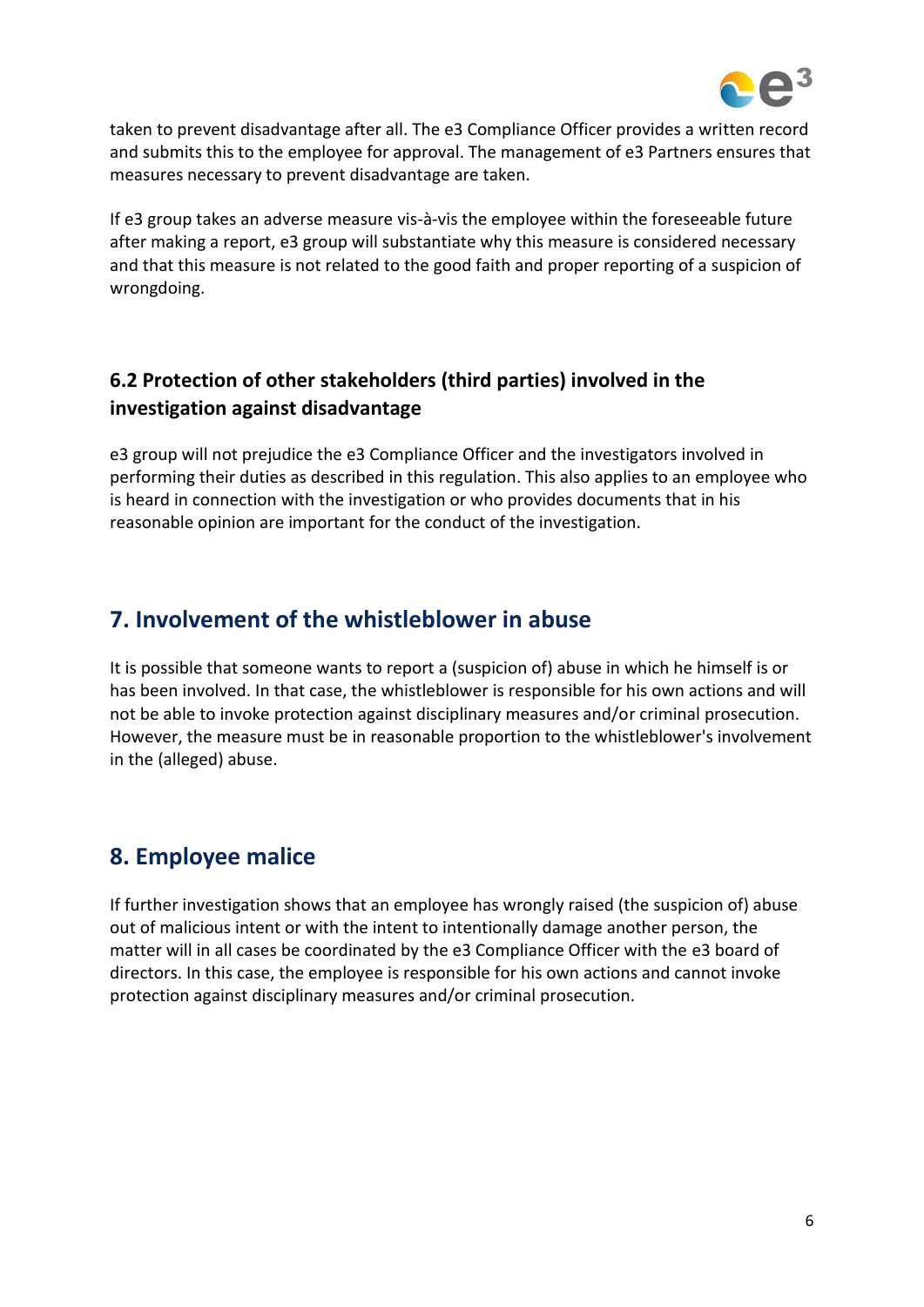

# **9. Reporting and handling**

#### **9.1. Report (suspected) wrongdoing**

The whistleblower can initially report (a suspicion of) an abuse to the e3 Compliance Officer, both in writing and orally. In a meeting, the e3 Compliance Officer offers the whistleblower the opportunity to formulate the report as concretely as possible and prepares a report of this meeting. The report shall contain at least:

- the name, address and position of the whistleblower;
- the date of the notification;
- the description of the alleged abuse, stating where and when the incident took place and the possible 'persons directly involved'.

The e3 Compliance Officer submits the interview report to the whistleblower for approval and signature.

#### **9.2. Report anonymously (suspected wrongdoing)**

Anyone can report (a suspicion of) wrongdoing anonymously to the e3 Compliance Officer in the event of serious circumstances. The report of this notification contains at least:

- the date of the notification;
- the description of the alleged abuse, stating where and when the incident took place and the possible 'persons directly involved'.

The whistleblower who makes an anonymous report must be aware that he cannot be informed in accordance with sections 9.3 and 9.4.

#### **9.3. Assessment report and institution of investigation**

The e3 Compliance Officer will send an acknowledgment of receipt to the whistleblower within five working days of receipt of the written report. The e3 Compliance Officer determines whether the report meets the criteria (section 3.1) of the Whistleblower Policy. If the report does not meet the criteria for the Whistleblower Policy (the suspicion is not based on reasonable grounds or it is clear in advance that the report does not relate to a suspected wrongdoing), or if the e3 Compliance Officer believes that another regulation and/or procedure applies, the e3 Compliance Officer will inform the whistleblower of this in writing. This will take place within five working days after the confirmation of receipt of the written notification has been sent.

If the e3 Compliance Officer believes that the report meets the criteria, the e3 Compliance Officer will notify the board of directors of e3 Partners of the report.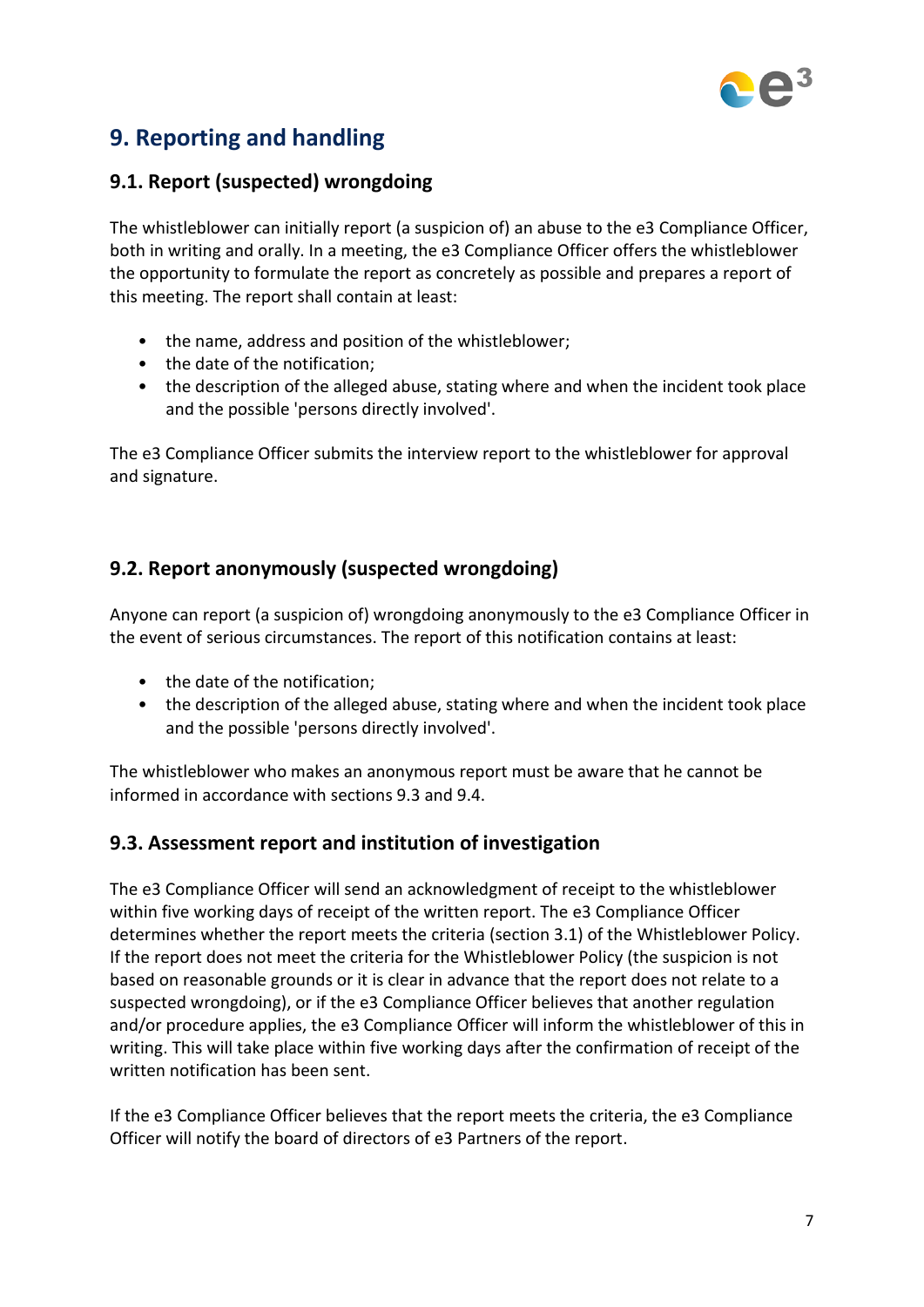

See 9.5 for the cases in which one or more members of the management are, or appear to be, a party to the (alleged) wrongdoing.

The e3 Compliance Officer immediately informs the whistleblower in writing that an investigation has been initiated. A copy of the investigation order will be sent to the reporter, unless there are serious objections to this. The e3 Compliance Officer also informs the persons to whom a report relates about the report, unless this could harm the investigative interest or the interest of the whistleblower.

#### **9.4. Research implementation and findings**

The investigators give the whistleblower the opportunity to be heard and can also hear others. The meeting is recorded in writing and submitted for approval and signature.

A report is drawn up of the investigation. The whistleblower is given the opportunity to comment on the content of the report, unless there are serious objections to this. The whistleblower will receive a copy of the established investigation report, unless there are serious objections to this.

The manager, fund manager and/or board of e3 Partners will be informed by the e3 Compliance Officer of the outcome of the investigation as well as advice on any further actions. Ultimately, it is up to the relevant manager and/or e3 Partners management to determine whether, and if so which action is justified in the particular situation. The e3 Compliance Officer will be informed of the decision.

The e3 Compliance Officer informs the whistleblower in writing within eight weeks of the report about the substantive position with regard to the reported suspicion of wrongdoing and the next steps. If the point of view cannot be given within the stipulated period, the e3 Compliance Officer will inform the whistleblower about this in writing and informs the whistleblower of the period within which the reporter can expect the point of view. The persons to whom the report relates will also be informed in accordance with the foregoing.

#### **9.5. Suspected involvement of board member/e3 Compliance Officer in (alleged) wrongdoing**

If the report under this regulation concerns (one of) the management of the e3 Group or the e3 Compliance Officer, the reporter is free to choose from two options:

- to make the notification under these regulations to the other board member of e3 Group, or in the most extreme case:
- an external report to (the CEO of) Darwin Platform BV, an independent financial service provider, via: [e3-KL-melding@darwinplatform.com](mailto:e3-KL-melding@darwinplatform.com)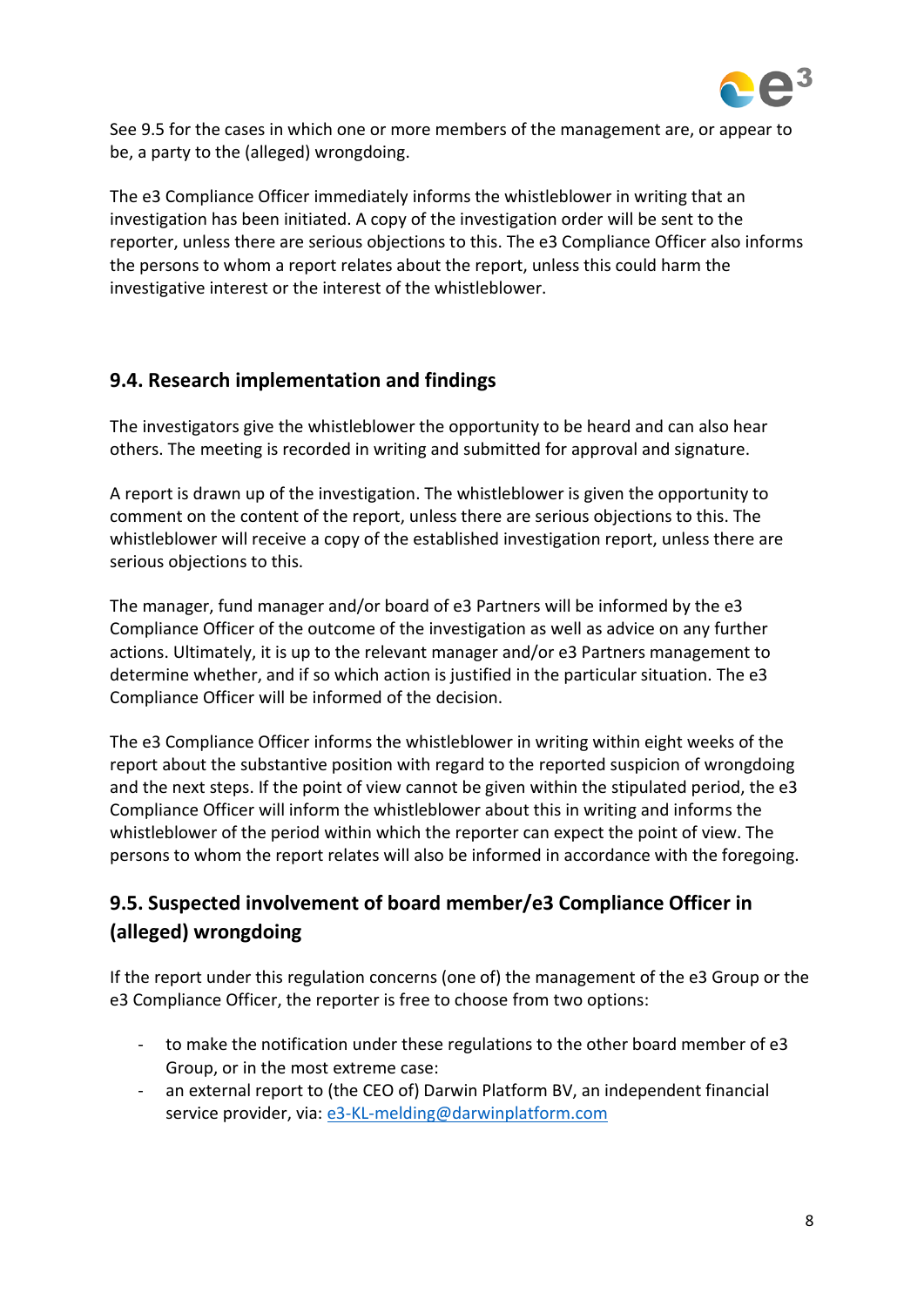

In order to guarantee the independence of the investigation, the other board member or CEO of Darwin Platform has the option of initiating an investigation into signals of abuse and irregularities and directing this investigation.

## **10. Collaboration**

All e3 employees are obliged to cooperate fully with the investigation as soon as a report is made. The researchers can inspect and request all documents within the organization that they reasonably consider necessary in the context of the investigation.

# **11. External notification**

After making an internal report of a suspected wrongdoing, the whistleblower can make an external report if:

- the reporter does not agree with the position referred to under 9.4. and considers that the presumption has been wrongly overruled;
- the reporter has not received a position within the term referred to in 9.4.

The whistleblower can immediately make an external report of a suspected wrongdoing if making an internal report first cannot reasonably be expected of him. This is in any case the case if this arises from any statutory provision or if there is:

- a) acute danger, where an important and urgent social interest necessitates immediate external notification;
- b) a reasonable suspicion that the highest responsible person(s) within e3 Group is involved in the suspected wrongdoing;
- c) a situation in which the reporter can reasonably fear countermeasures in connection with making an internal report;
- d) a clearly identifiable threat of embezzlement or destruction of evidence;
- e) a previous report in accordance with the procedure of the same abuse, which has not removed the abuse;
- f) a duty of immediate external reporting.

The whistleblower can make the external report to an external body that, in the reasonable opinion of the employee, is the most suitable. An external body is in any case understood to mean:

- a) a body charged with the investigation of criminal offences;
- b) an authority charged with supervising compliance with the provisions of or pursuant to laws and regulations (eg 'DNB Meldpunt Misstanden');